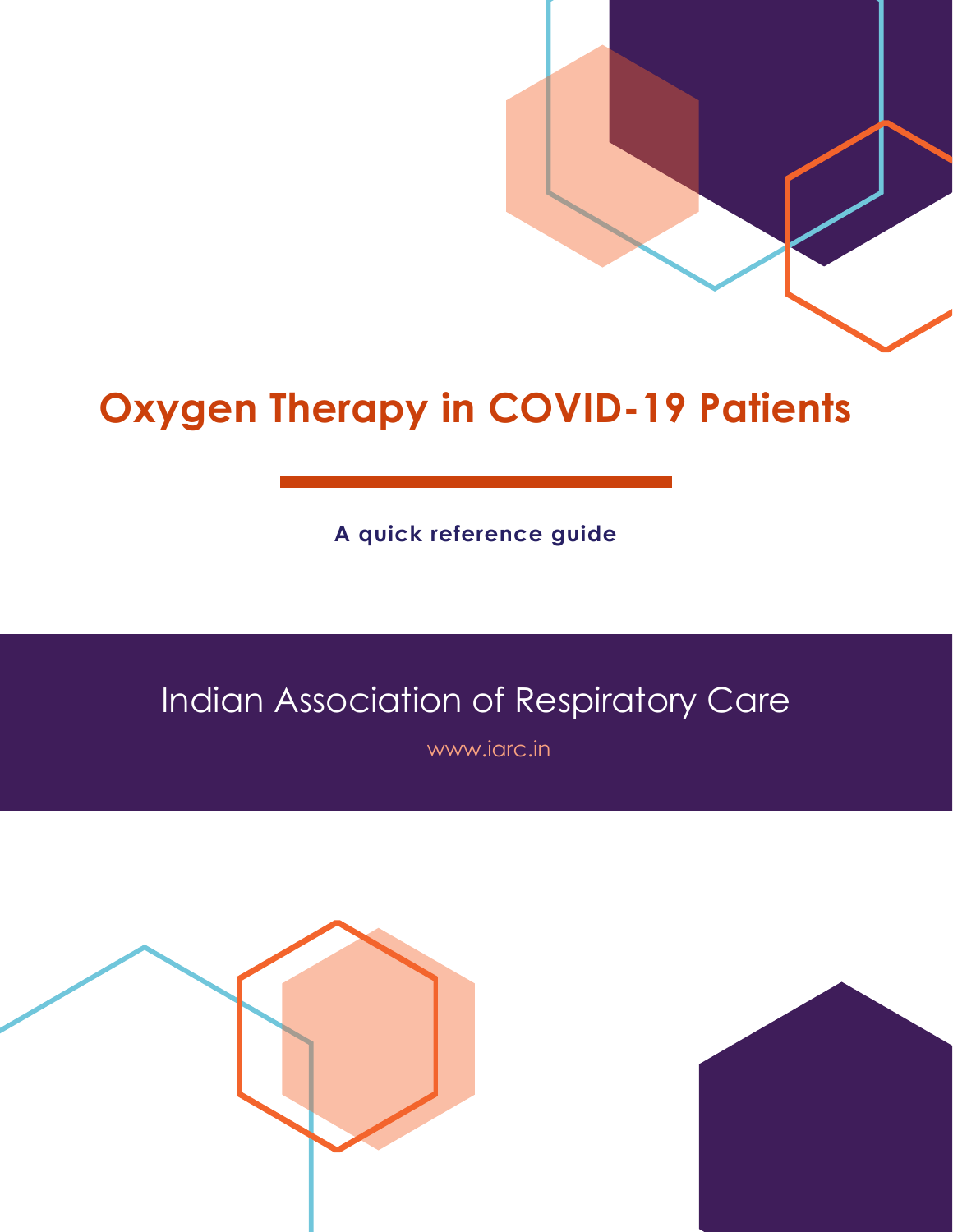## **A quick reference guide**

COVID-19 patients might develop hypoxic respiratory failure. Early recognition and referral of patients with worsening respiratory function while on room air important to ensure timely and safe escalation of respiratory support. A patient may need oxygen to keep the workload of the heart and lungs at a normal level.

Health Care Providers (HCPs) should be strict in following the recommended PPE recommendations.

Aim

The aim of this guideline is to standardize and optimize the usage of oxygen therapy among health care workers.

Targeted Population

All adult COVID 19 patients who are requiring oxygen therapy in the ED, hospital wards, and Intensive Care Units.

Targeted End User

**Physicians** Respiratory Therapists Nurses All qualified health care providers who treat the COVID 19 patients.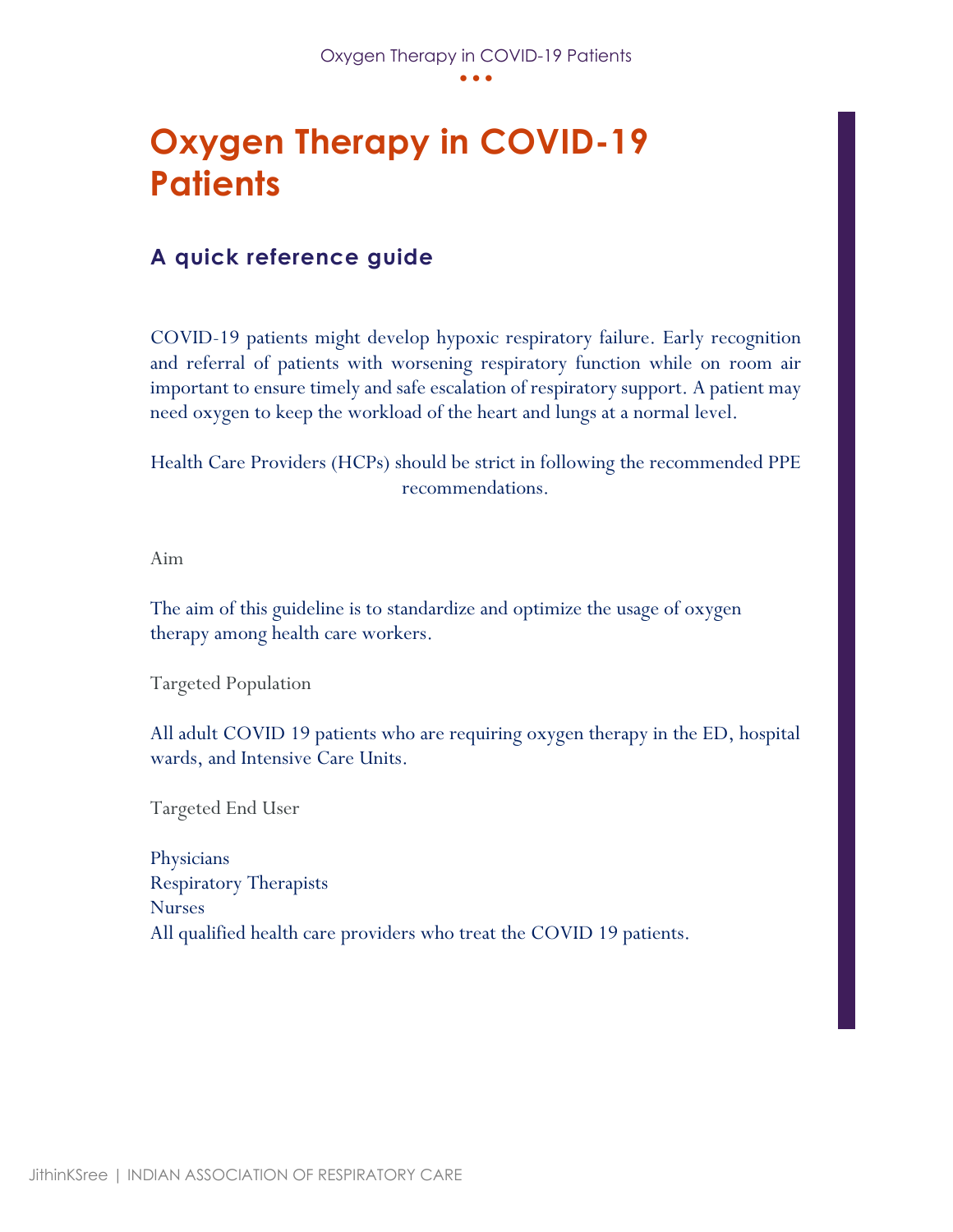### **Signs for need of oxygen therapy**

Tachypnea, dyspnea, cyanosis. Palpitations, Weakness, tremors, incoordination. Increased CO, tachycardia, arrhythmias. Hypotension, angina, diaphoresis, shock. Headache, confusion, euphoria. Delirium, papilledema, seizures. Obtundation and coma. Lactic acidosis, sodium and water retention.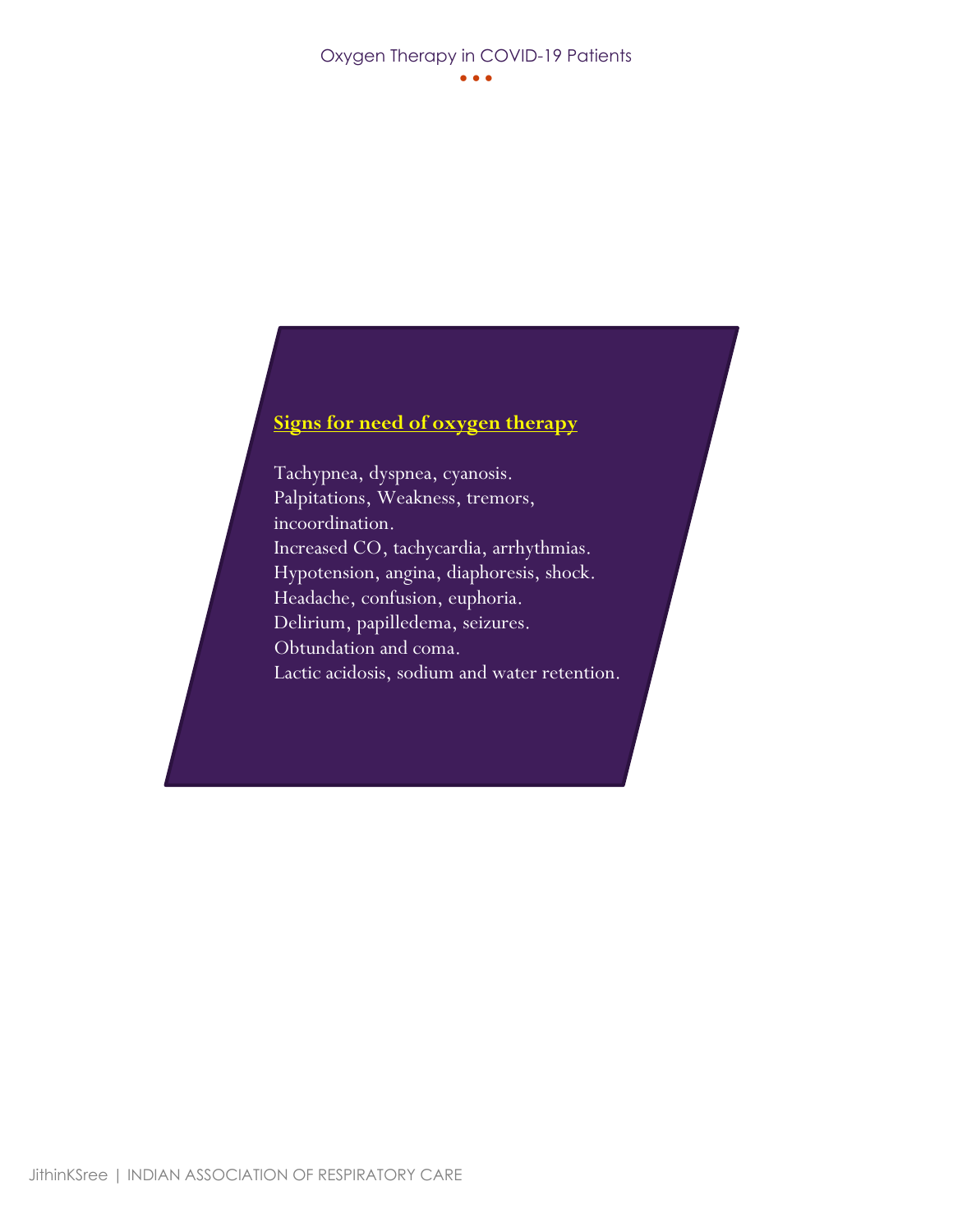#### Oxygen Delivery Systems

#### **Home oxygen concentrator**



- Oxygen concentrator physically separates oxygen present in room air from nitrogen, carbon dioxide and water.
- At flows of  $1-2L/m$  the concentrator delivers  $92\% 95\%$ oxygen
- At flows of 3-5L/m the oxygen percent falls to 85%-93%
- Preferred when continuous use is required.

#### *Caution*

- Requires electricity at all times
- In case of power loss, backup oxygen supply like the cylinder is required
- Oxygen concentration reduces with increasing flows.

#### **Portable oxygen concentrator**

- A portable oxygen concentrator is similar to home oxygen concentrators, but they're smaller and easy to carry.
- At flows of 1-2L/m the concentrator delivers 92%-95% oxygen.
- At flows of 3-5L/m the oxygen percent falls to 85%-93%.
- Can be operated on electricity as well as battery, and even plugged into a car lighter electrical outlet ad use.

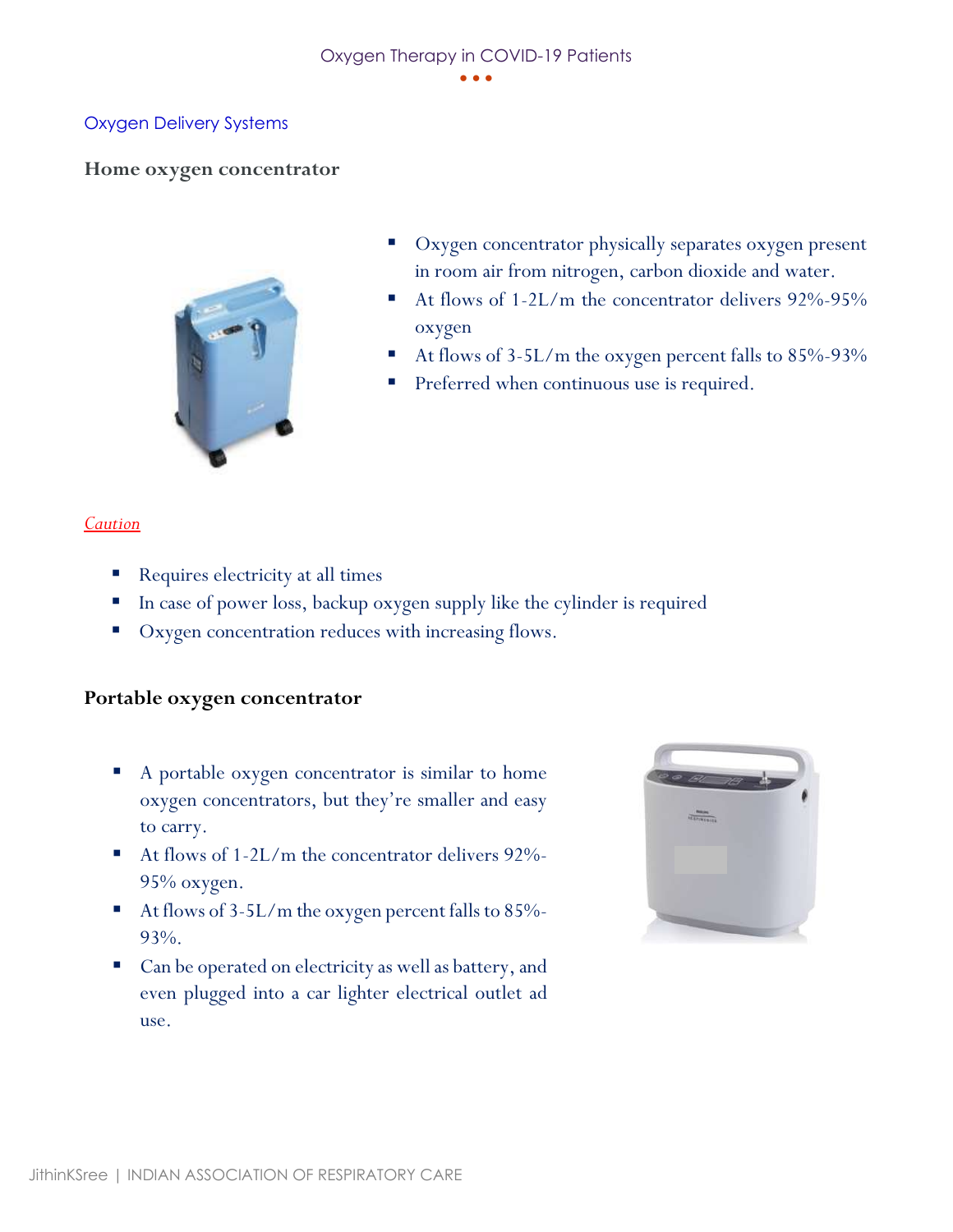### **Liquid Oxygen**



- 1 L liquid oxygen provides 860 L of gaseous oxygen.
- For a set flow of  $2L/min$ , 1L liquid O2 will last for 8-10 hrs.
- Lightweight, portable and can deliver oxygen at all flow rates  $(1-15 \text{ L/min}).$
- Does not require electricity, relatively silent. *Caution*
	- Contents of reservoir and cylinder evaporates.
	- Cannot be used along with mechanical ventilators.
	- Extreme precautions during refilling.

*Liquid Oxygen*

### **Compressed Oxygen Cylinder**



*Compressed Oxygen Cylinder*

- Compressed cylinder contains oxygen in gaseous form
- It requires a pressure-reducing valve and a flow meter to deliver the desired flow of oxygen.
- Small cylinders are portable, available easily
- It can deliver wide range of flows  $(1-15 \text{ L/min})$ *Caution*
	- Large cylinders are heavy, bulky and not portable.
	- High-pressure safety hazard (approx. pressure of 2200psi).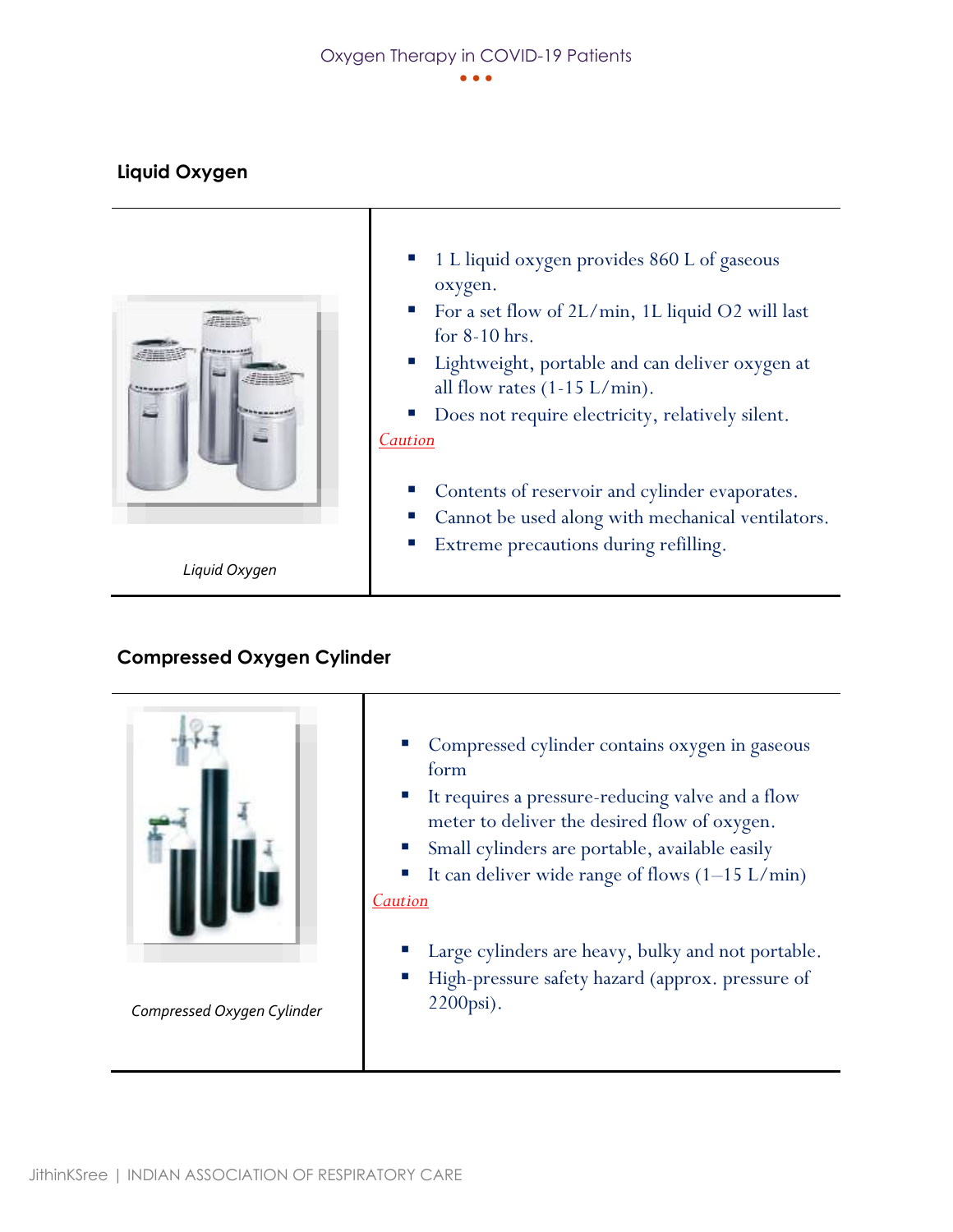#### • • •

### **Calculating the cylinder duration**

Cylinder Duration in Minutes = 
$$
\frac{Cylinder \text{ Pressure (psig)} \times Cylinder \text{Factor}}{\text{Flow (L/min)}}
$$

*Note:* 

- o *Cylinder Pressure: Read the pressure on the pressure gauge on the cylinder.*
- o *Cylinder Factor: Constant for specific cylinders.*

| Cylinder Factor for Commonly used cylinder |          |             |                |  |
|--------------------------------------------|----------|-------------|----------------|--|
| $D/M-15$                                   | $E/M-24$ | G/M/MM/M122 | $H$ and K/M250 |  |
| 0.16                                       | 0.28     | 2.41        | 3.14           |  |

o *Flow of Oxygen as prescribed.* 

| <i>For example:</i> How long will H/M250 cylinder with 2000psi on flow of 2 L/min last? |                                                                                                                                                                                                                     |  |  |
|-----------------------------------------------------------------------------------------|---------------------------------------------------------------------------------------------------------------------------------------------------------------------------------------------------------------------|--|--|
| <b>Cylinder Duration in Minutes</b>                                                     | $=$ Cylinder Pressure (psig) x Cylinder Factor) / Flow (L/min)<br>$= (2000 \times 3.14) / 2$<br>$=$ 3140 minutes (3140/60=52 hours)<br>This cylinder will last for approximately 52 hours at a flow rate of 2 L/Min |  |  |

#### *Caring the for the oxygen delivery device*

- 1. Oxygen concentrators must be used according to the manufacturer's specifications
- 2. Cylinders shall be stored in a cool, dry, well-ventilated place under cover, away from boilers, open flames, steam pipes or any potential sources of heat and such place of storage shall be easily accessible.
- 3. Cylinders must always be placed in a trolley or safely secured while using.

#### *Caution*

Ensure that a replacement cylinder is available when the volume indicator gauge shows only one quarter full.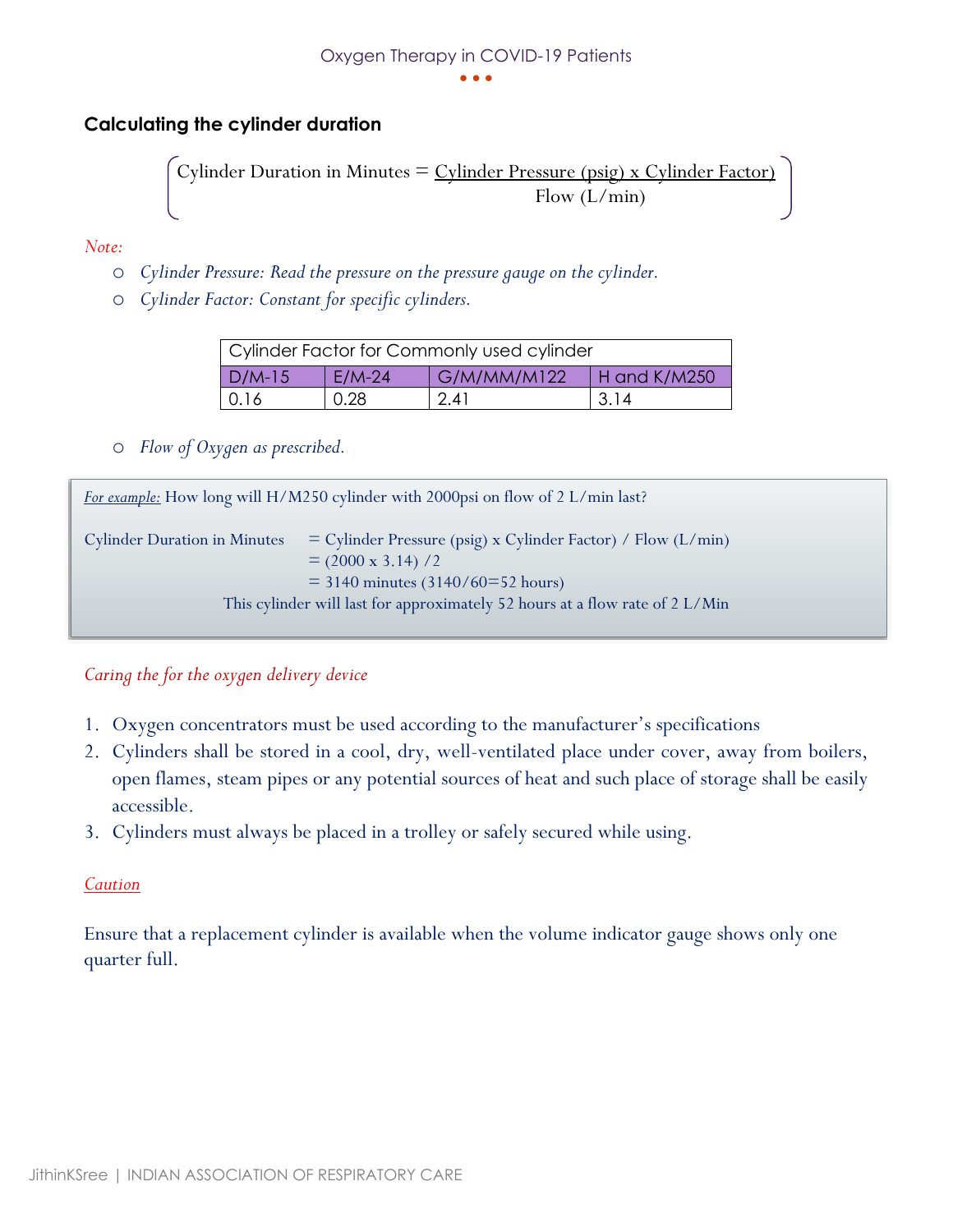#### **Flow meters & Regulators**



Flow Meters

- Flowmeters are devices that help deliver a fixed flow of oxygen to the patient. Flowmeters allow rate of gas flow to patient to be set & controlled.
- It can deliver oxygen between range of 1L/min to 15 L/min in adult versions.

#### Regulators

The oxygen on the cylinders is filled with a high pressure on 2000-2200 psi. In order to deliver appropriate amount of oxygen, the pressure of the gas needs to be reduced so that it can be safely given to the patient. Thus, a pressure regulator is used which reduces the



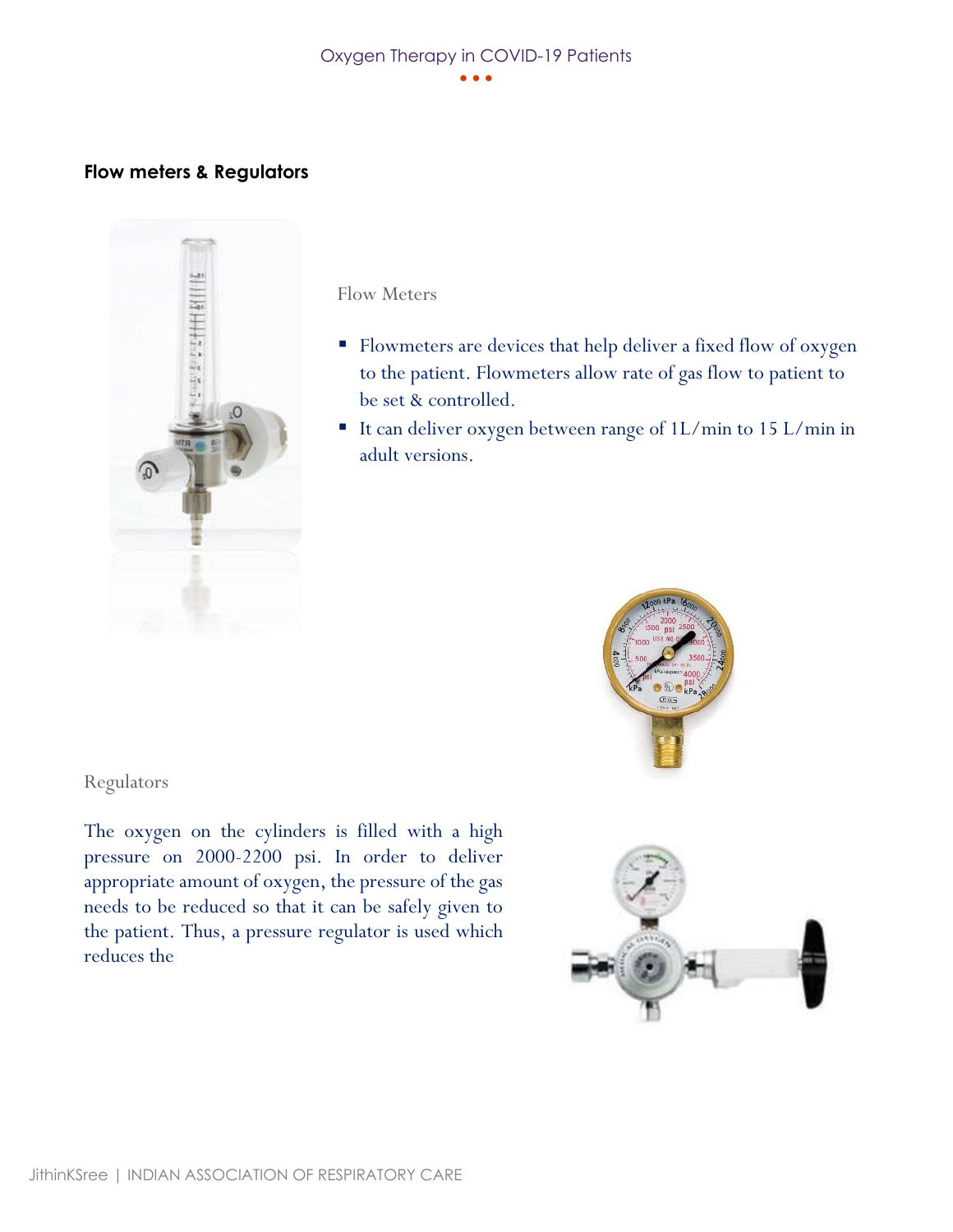#### **Delivery devices / Interfaces**

#### Nasal Cannula

Disposable plastic tube with two prongs that delivers oxygen through the nares



*Over-the-ear style nasal cannula*

- Use only in mild hypoxemia. *i.e. Saturation (SpO2) 90%-95%.*
- *Maintain Oxygen flow rates of 1 to 6 L/min.*
- *Add humidification for flows over 4L.*

#### *Caution*

- Do not use for mouth breathers.
- *Check for kinking of the tube.*
- *Do not use in patients with low inspiratory flow and very slow or very high respiratory rate.*
- Check for dislodgement, Higher flows are uncomfortable



#### *Quick estimated FIO2*

| Oxygen Flow | FiO2   |
|-------------|--------|
| $1 L/M$ in  | 24%    |
| $2 L/M$ in  | 28%    |
| $3 L/M$ in  | 32%    |
| $4$ L/Min   | 36%    |
| $5$ L/Min   | 40%    |
| $6$ L/Min   | $44\%$ |

#### Attention!!

Observe the patient's nose and ears to ensure there is no redness or pressure ulcers developing.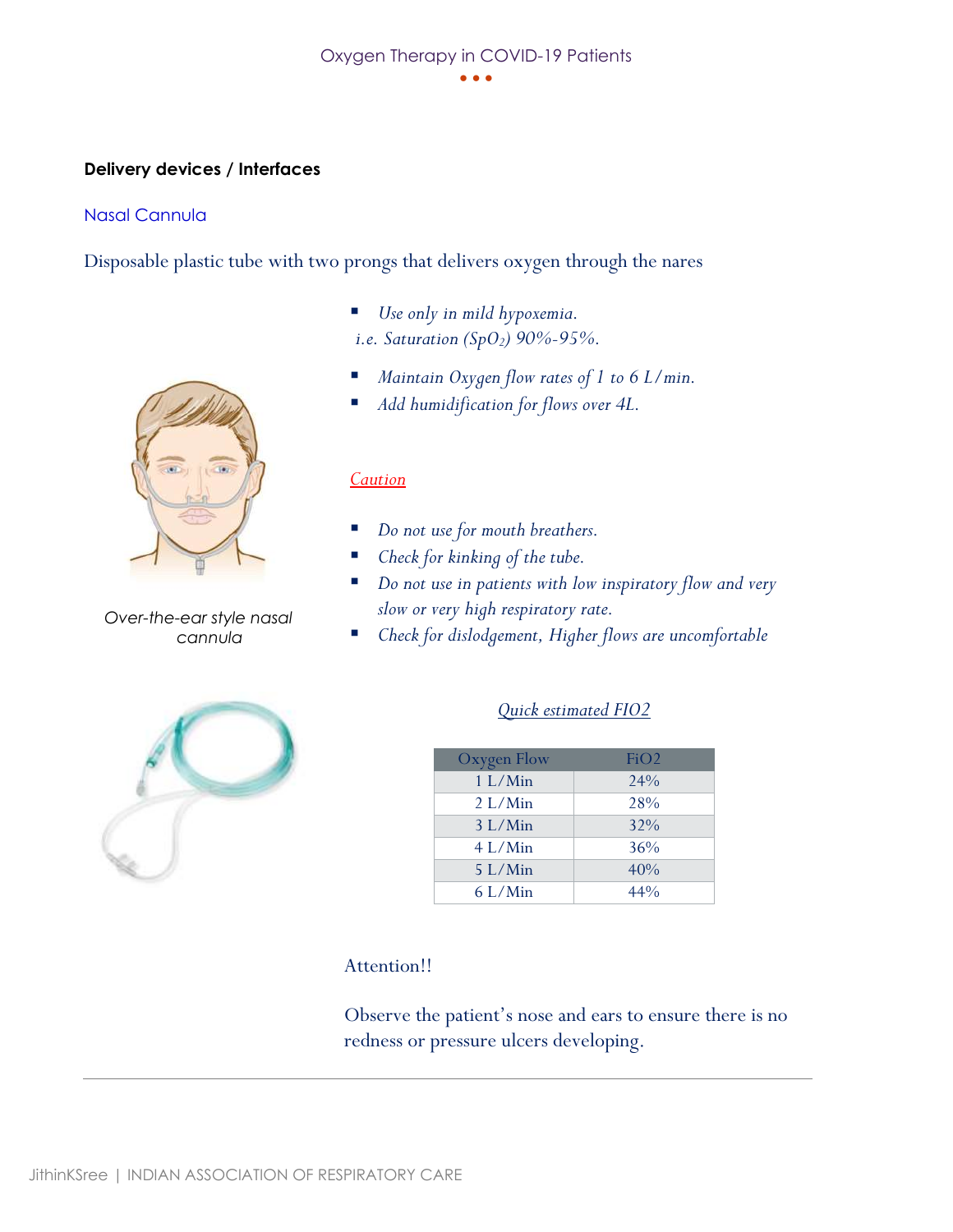Simple Face Mask

The simple facemask (SFM) is a basic disposable mask, made of clear plastic, to provide oxygen therapy. It is shaped to fit over the mouth and nose with a port at the bottom for the connection of oxygen tubing.



*Simple Face Mask*



- Use in patients with mild to moderate hypoxemia. i.e. 89%-85% of SpO2.
- Maintain Oxygen flow rates of 5 to 8 L/min.
- It delivers oxygen concentrations from 40% to 60% at flow rates of 5 to 8 L/min.
- Minimum flow rate is  $5 \text{ L/min}$  to ensure flushing of CO2 from the mask.

#### *Caution*

- *Vomitus may aspirate if go unnoticed.*
- *Avoid excessive pressure on straps.*
- *Re-assure the mask us fixed properly after removing it for eat, drink or speak.*
- Not recommended for mild COPD.
- Attach humidifier is used more than 12h continuous.

#### *Quick estimated FIO2*

| Oxygen Flow | FiO2   |
|-------------|--------|
| $5$ L/Min   | 40%    |
| $6-7$ L/Min | $50\%$ |
| 8 L/Min     | $60\%$ |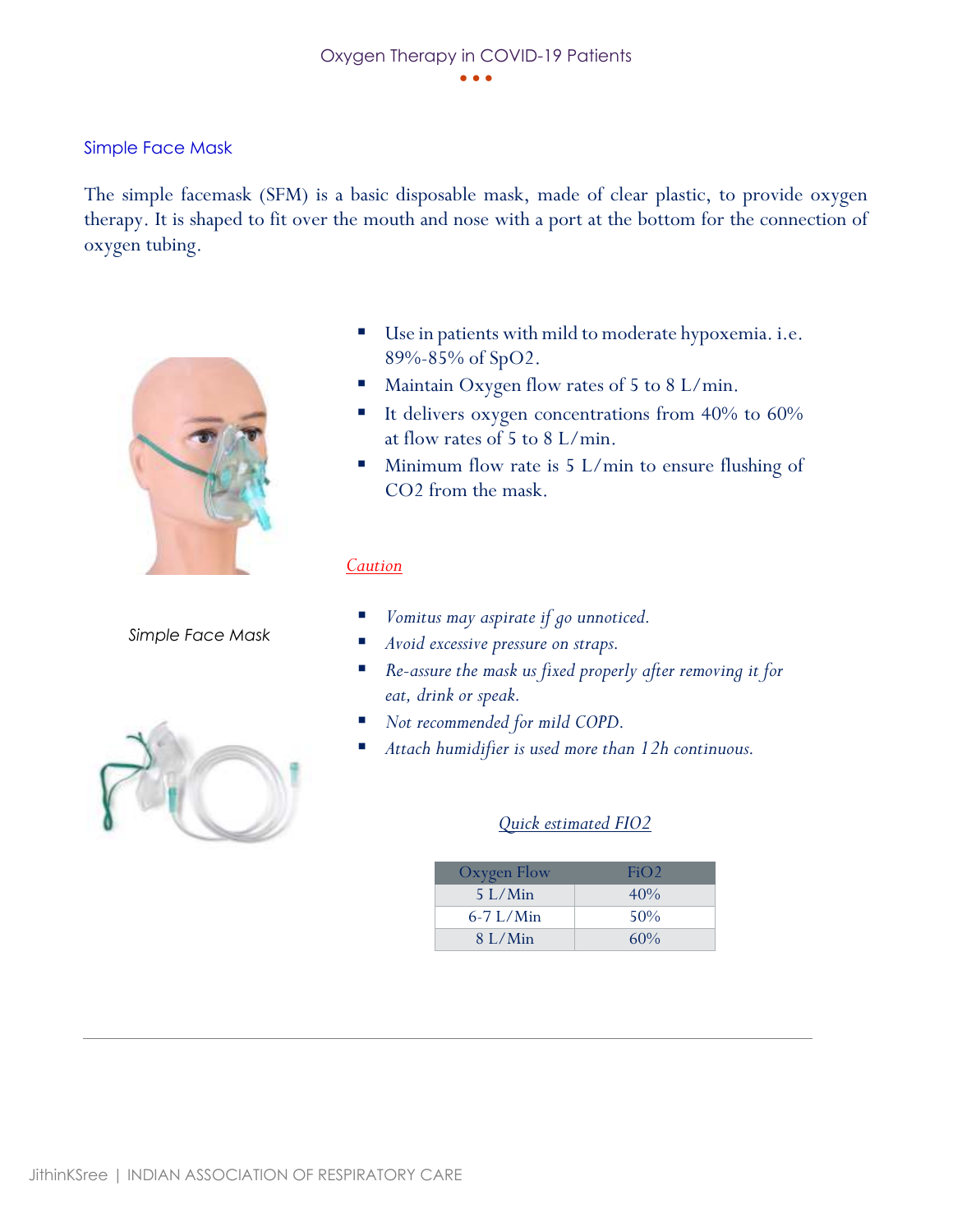• • •

#### Non-rebreathing Mask

A non-rebreather mask is a medical device that helps deliver high concentration oxygen; it has a facemask connected to a reservoir bag and a plastic tube to connect to the oxygen source.



#### *Non-rebreathing Mask*



- Use only in patients severe hypoxemia. i.e. Less than 85% of SpO2.
- It has three one-way valves that prevents the patient from exhaling CO2 into the reservoir bag.
- Maintain minimum 10L/min Oxygen flow rates to prevent the reservoir bag from collapse on inspiration.
- It delivers oxygen concentrations from 55% to 95% at flow rates of 10 to 15 L/min.
- Sufficient flow rates must be maintained; evidenced by reservoir bag always being at least 1/3 inflated.

#### *Caution*

- *Suffocation hazard- Malfunction can cause CO2 buildup, suffocation.*
- *Not suitable for long term use*

| Quick estimated FIUZ |              |  |  |
|----------------------|--------------|--|--|
| Oxygen Flow          | FiO2         |  |  |
| $10$ L/Min           | $80-90\%$    |  |  |
| 12 L/Min             | $90\%$       |  |  |
| $15$ L/Min           | $90 - 100\%$ |  |  |

 $P_{L}$ 

#### *Attention!!*

*Check the bag and valve before use.*

*Procedure: After setting the flow rate of oxygen, occlude the valve between mask and reservoir bag to make the reservoir bag fill with oxygen. Then squeeze the reservoir bag; if it empties, the valve is working correctly. Then reinflate the reservoir bag before fitting the mask onto the patient to ensure that the appropriate concentration of oxygen will be delivered to the patient.*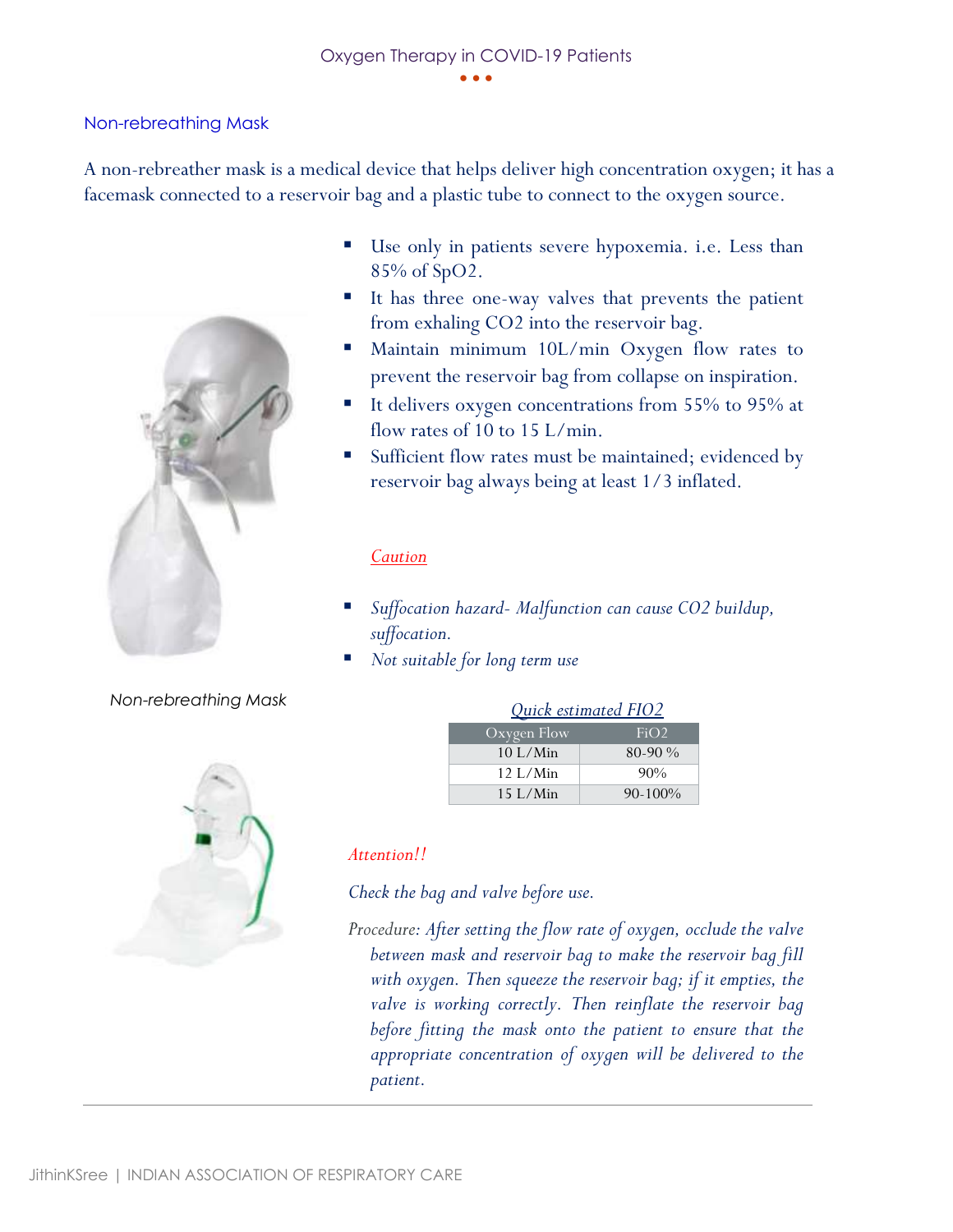#### • • •

#### Monitoring during Oxygen Therapy

Monitor the signs of failure of conventional Oxygen Therapy

Vital sign assessments Pulse Oximetry, Arterial Blood Gases Work of Breathing Tidal Volume and Respiratory Rate Pulse and Blood Pressure Maintain par levels of supplies Readjust interface routinely to avoid pressure sores.

Need for ongoing care

Observe the patient's color and perfusion, oxygen saturations and respiratory pattern. Offer drinks or mouth washes, to avoid mouth & mucous dryness

Additional Note on Hazards

Too much oxygen for a known COPD patient can cause a depression in ventilation by "knocking out" their hypoxic drive. FiO2s greater than 50% can lead to Nitrogen wash out resulting in Absorption atelectasis.

#### Contraindications

There are no specific contraindications to oxygen therapy when indications are judged to be present

Potential threats of Hyperoxia and oxygen therapy

- 1. Worsened V/Q mismatch
- 2. Depression of ventilation
- 3. Absorption atelectasis
- 4. Reduced cardiac output
- 5. Damage from oxygen free radicals
- 6. Increased systemic vascular resistance
- 7. Delay in recognition of clinical deterioration